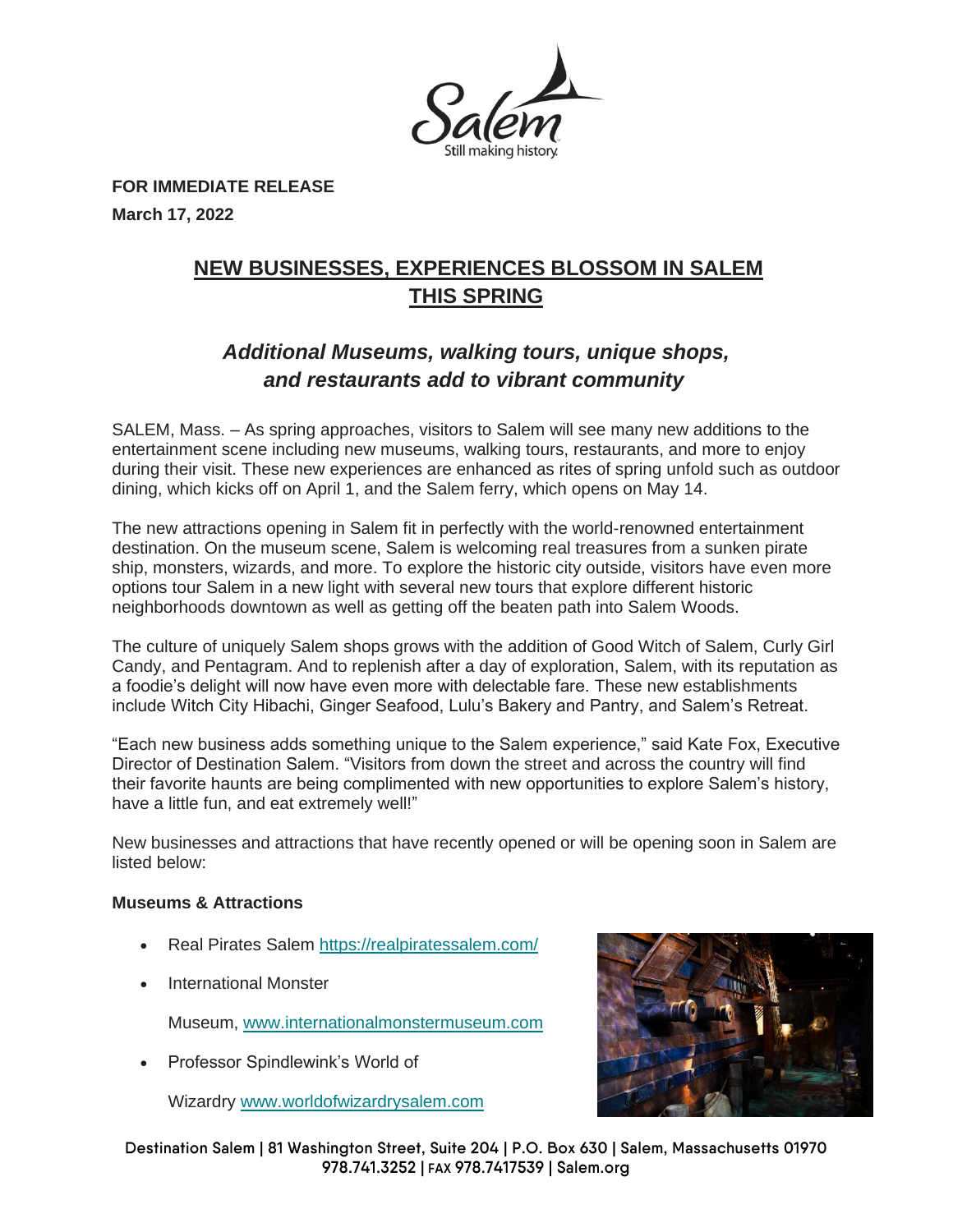- Chagall Performance Art Collective [www.artistsrowsalem.com](http://www.artistsrowsalem.com/)
- Charter Street Cemetery Welcome Center [www.charterstreetcemetery.com](http://www.charterstreetcemetery.com/)



- Better than Fiction Salem Walking Tours [www.btftours.com](http://www.btftours.com/)
- Dynamic History Salem tours [www.dynamichistorysalem.com](http://www.dynamichistorysalem.com/)
- Forest Lore Tours [www.walkwithawitch.com](http://www.walkwithawitch.com/)
- Salem Vintage Postcard

Tours [www.salemvintagepostcardtours.com](http://www.salemvintagepostcardtours.com/)

- Daniels House (B&B) History Tours, [www.danielshousesalem.com/tours](http://www.danielshousesalem.com/tours)
- Tours for Touring Tourists [www.ToursforTouringTourists.com](http://www.toursfortouringtourists.com/)

# **Restaurants**

- Lulu's Bakery and Pantry [www.lulusbakeryandpantry.com](http://www.lulusbakeryandpantry.com/)
- Ginger Seafood [www.gingerseafood.com](http://www.gingerseafood.com/)
- Salem's Retreat [www.salemsretreat.com](http://www.salemsretreat.com/)
- Witch City Hibachi [www.witchcityhibachi.com](http://www.witchcityhibachi.com/)
- Flip the Bird [www.flipthebirdfriedchicken.com](http://www.flipthebirdfriedchicken.com/)

# **Shops**

- Pentagram [www.pentagramsalem.com](http://www.pentagramsalem.com/)
- Curly Girl Candy [www.curlygirlcandy.com](http://www.curlygirlcandy.com/)
- Good Witch of Salem [www.goodwitchofsalem.com](http://www.goodwitchofsalem.com/)
- Timeless Life Treasures [www.timelesslifetreasures.com](http://www.timelesslifetreasures.com/)
- Salem Historical Tours Gift Shop [www.salemhistoricaltours.com/gift-shop](http://www.salemhistoricaltours.com/gift-shop)